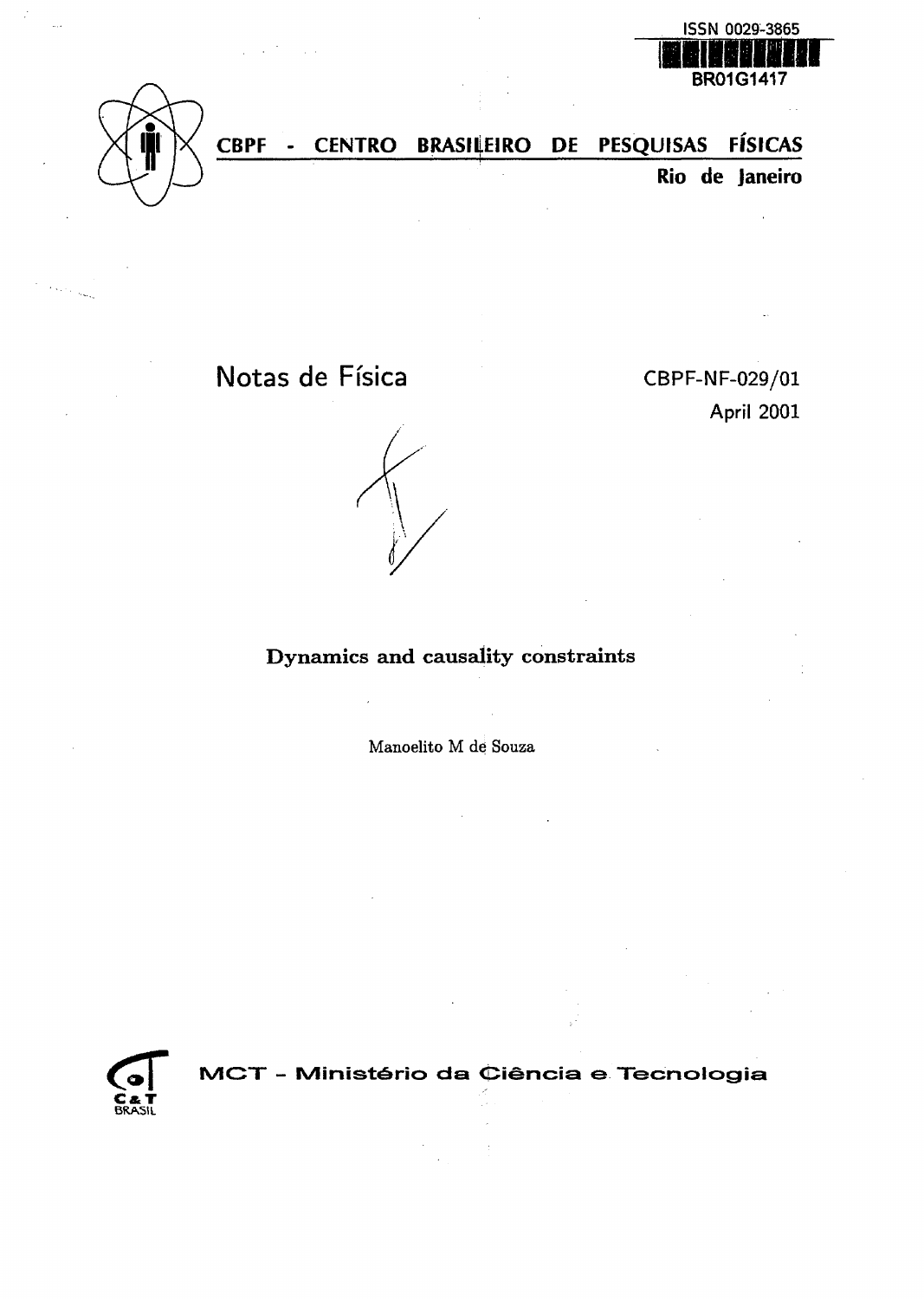# Dynamics and causality constraints

*Manoelito M de Souza\**

Centro Brasileiro de Pesquisas Fisicas- CBPF Rua Dr. Xavier Sigaud 150, 22290-180 Rio de Janeiro -RJ - Brazil

The physical meaning and the geometrical interpretation of causality implementation in classical field theories are discussed. Causality in field theory are kinematical constraints dynamically implemented via solutions of the field equations, but in a limit of zero-distance from the field sources part of these constraints carries a dynamical content that explains old problems of classical electrodynamics away with deep implications to the nature of physical interactions.

**Key-words:** Causality; Constraints; Finite light cone field theory; Discrete interactions.

**PACS numbers:** 03.50.*De* 11.30.*Cp*

\*Permanent address:Departamento de Fisica - Universidade Federal do Espfrito Santo 29065.900 -Vitoria-ES-Brazil- E-mail: manoelit@cce.ufes.br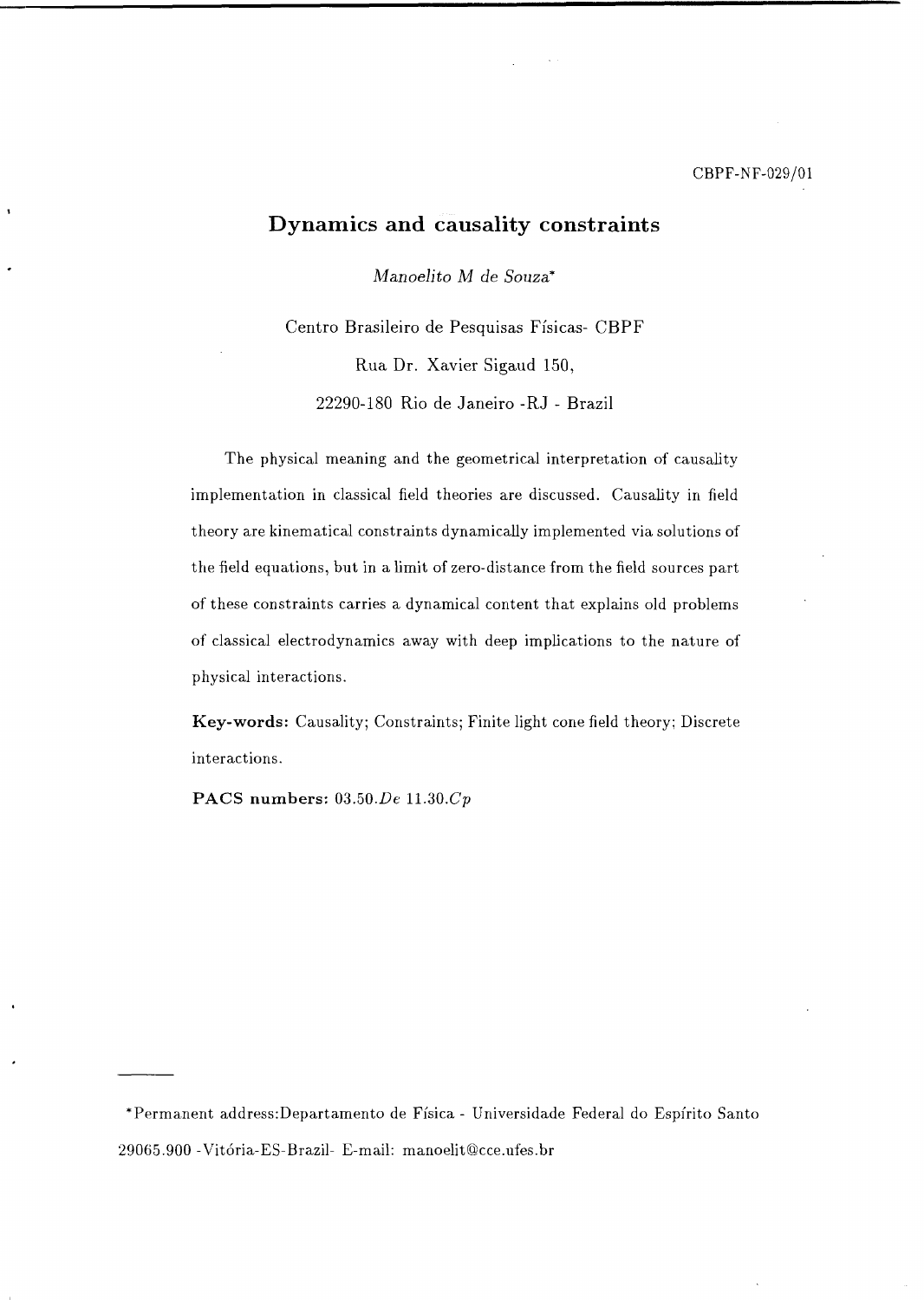#### **I. INTRODUCTION**

Causality implementation in field theory is naturally connected to the very concept of field propagation. Old and well known problems appear with a field in a close neighbourhood to its sources. Then a careful analysis is required as the kinematical constraint of a causal propagation is mixed with the dynamics of the field-source interaction. In particular, for a point-like source, there are problems with infinities and other signs of inconsistency. Thus there is a generalized belief that these infinities are consequences of the source point-size dimension and, consequently, that a point-particle cannot be regarded as a viable model for a charged elementary physical object. This, as shown in [1], does not correspond to reality. The infinities associated to a point-charge self-field are consequences of the way causality has being implemented with the use of lightcones, whose vertex is a singular point; the field infinity just reflects this singularity. This work returns to the ideas raised in [1] further discussing its physical and geometrical meanings. Although it is being based on the case of a point electric charge, its conclusions are of a wider generality, being valid not only for classical field theory but for any theory of fields defined with support on a conic hypersurface (Quantum Field Theory, Quantum Mechanics, General Relativity, Statistical Mechanics, etc), i.e. any theoretic frame work with causality implementation. It shows that the plain Maxwell's theory, in a short-distance limit, reveals unequivocal and previously unsuspected signs of a quantum nature (the existence of photons) through the indication of a discreteness on the electromagnetic interaction, hidden behind the classical continuous formalism. It hints a proposal of a new approach (fully developed elsewhere [2] where fields and sources are symmetrically treated as discrete objects from which the standard continuous fields are retreated as spacetime effective averages.

This paper is organized in the following way. The geometric vision of causality is discussed in Section II with the introduction of the new concept of extended causality in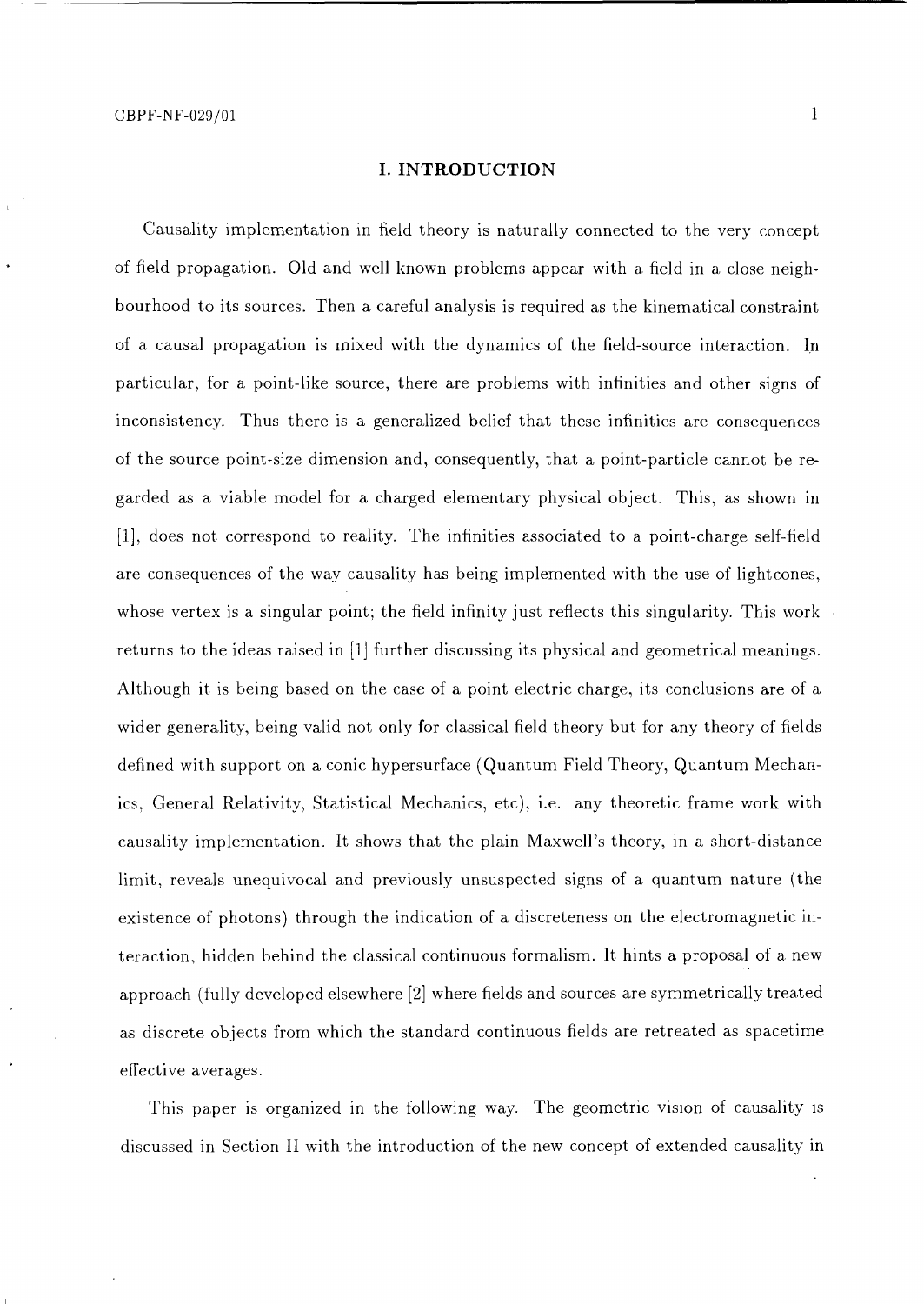contraposition to the usual local causality and of their connection to wave-particle duality. Their relevance to point-charge electrodynamics and their inherent conflicts are discussed in Section III. The implications of extended causality on field-source dynamics is exposed in Sections IV and V. The paper ends with some final comments and the conclusions in Section VI.

### II. CAUSALITY AND SPACETIME GEOMETRY

The notation used is of omitting the spacetime indices when this causes no ambiguity. For example,  $\partial$  for  $\partial_{\mu}$ , and  $A(x, \tau)$  for a vector field  $A^{\mu}(x, \tau)$ ; x stands for both, the event parameterized by  $x^{\mu} = (t, \vec{x})$  and for the coordinate  $x^{\mu}$  itself.

The propagation of a massless field on a flat spacetime of metric  $\eta_{\mu\nu} = diag(-1,1,1,1),$ is restricted by

$$
\Delta x^2 = 0,\tag{1}
$$

which defines a local double (past and future) lightcone:  $\Delta t = \pm |\Delta \vec{x}|$ . This is also a mathematical expression of local causality in the sense that it is a restriction for the massless field to remain on this lightcone. It is a particular case of the more generic expression

$$
\Delta \tau^2 = -\Delta x^2,\tag{2}
$$

which is, besides, the definition of the proper time  $\tau$  associated to the propagation of a free physical object across  $\Delta x$ . As  $\tau$  is a real valued parameter, the eq. (2) just expresses that  $\Delta x$  cannot be space like. Geometrically it is also the definition of a threedimensional double hypercone, of which the lightcone and the time axis are just the two extreme limiting cases.  $\Delta x$  is the four-vector separation between a generic event  $x$  and the hypercone vertex. This conic hypersurface is the support for the definition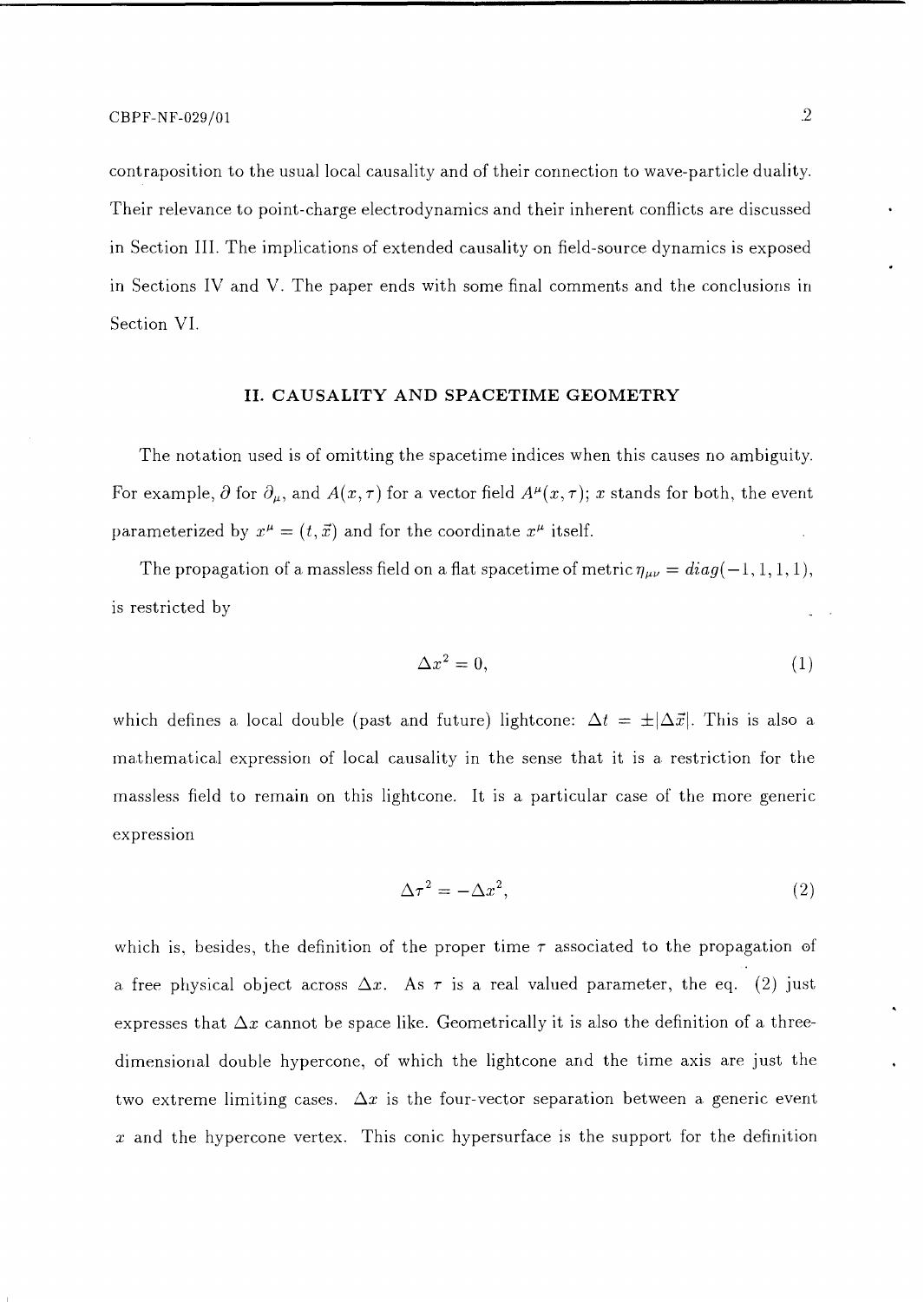of a propagating field. The hypercone aperture-angle  $\theta$ ,  $0 \le \theta \le \pi/4$ , is given by  $\tan \theta = \frac{|\Delta \vec{x}|}{|\Delta t|}, c = 1$ , or  $\Delta \tau^2 = (\Delta t)^2 (1 - \tan^2 \theta)$ . A change of the supporting hypercone corresponds to a change of speed of propagation and is an indication of interaction.

On requirements of continuity one must consider the constraint (2) on a neighbourhood of x:  $(\Delta \tau + d\tau)^2 = -(\Delta x + dx)^2$  or, after using eq. (2),  $\Delta \tau d\tau + \Delta x.dx = 0$ , which may be written as

$$
d\tau + f \cdot dx = 0,\tag{3}
$$

where f is a four-vector tangent to the hypercone (2). For  $\Delta \tau \neq 0$  it is just

$$
f^{\mu} := \frac{\Delta x^{\mu}}{\Delta \tau} \Big|_{\Delta \tau^2 + \Delta x^2 = 0} \tag{4}
$$

For  $\Delta \tau = 0$  the hypercone (2) reduces to the lightcone (1) and f to its tangent four-vector; f and  $\Delta x$  are both lightlike. It is important to observe that f is well defined for any  $\Delta \tau$ , including  $\Delta \tau = 0$ , as long as  $\Delta x \neq 0$ . A tangent is not defined at the hypercone vertex. This is a crux point, neglected in the existing literature [3-8] which leads to the old and well known vexing problems of consistency in classical elctrodynamics [1]. Geometrically eq. (3) defines a hyperplane tangent to the hypercone (2). The simultaneous imposition of eqs. (2) and (3) on the propagation of a free point object produces a much more stringent constraint than local causality as the object is restricted to remain on the intersection of the hypercone (2) with its tangent hyperplane (3), that is, on the hypercone generator tangent to  $f$ , or the  $f$ -generator, for short. This corresponds to an extended concept of causality which will be referred as extended causality.

Local and extended causality correspond to two distinct and complementary (like geometric and wave optics) description of a same physical system. They correspond to different perceptions of the spacetime available to the free evolution of a physical system from a given initial condition, respectively as foliations of hypercones and as congruences of straight lines, the hypercone generators. So, whereas the first one is appropriated for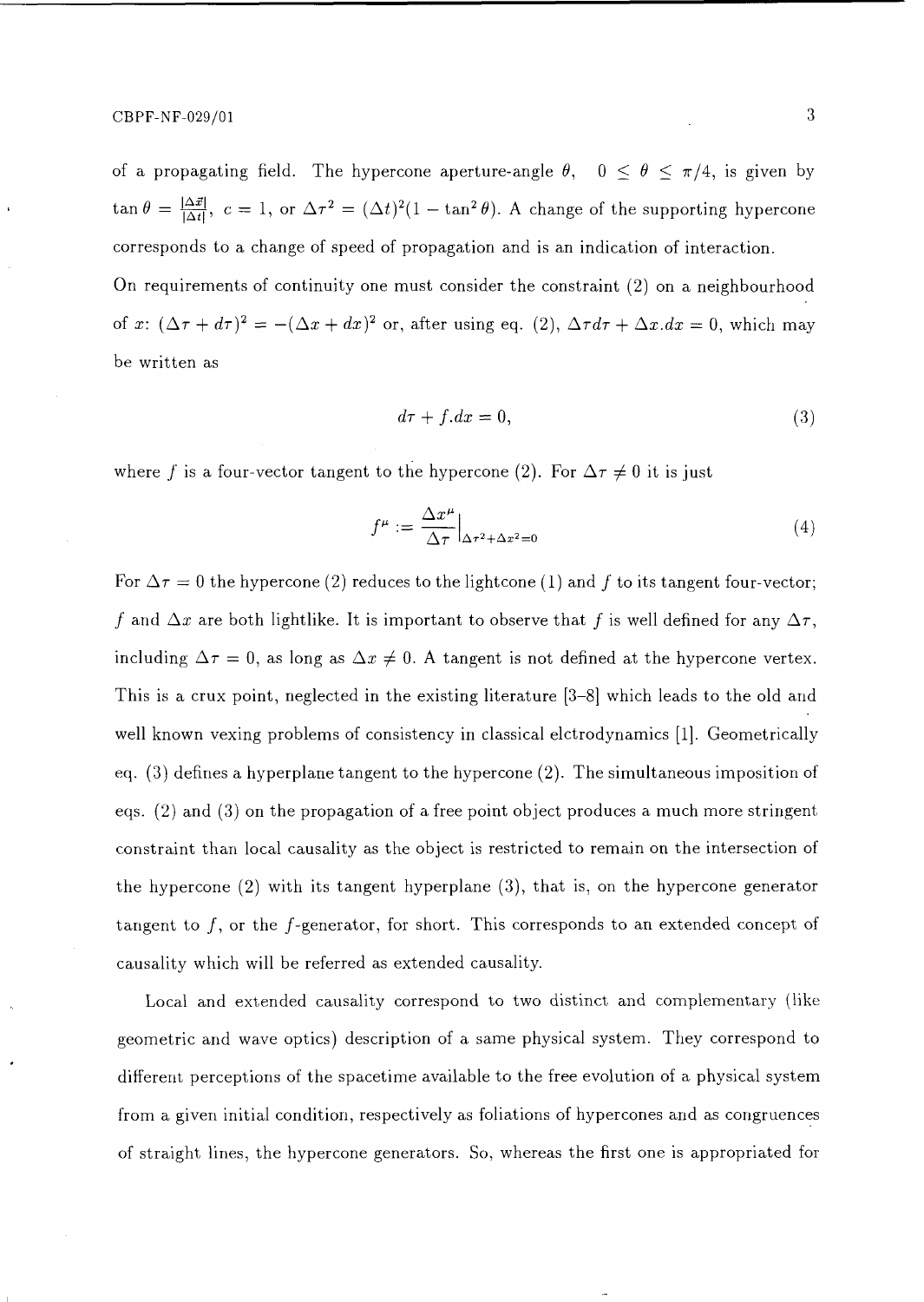a description in terms of continuous and extended objects like a fluid, a field, a. wave, the second one implies on a perception of them as sets of points, describing individually each point. Failure on recognizing this leads to problems of consistency in field theory at short distance.

### **III. POINT-CHARGE ELECTRODYNAMICS**

Consider, for example,  $z(\tau)$ , the worldline of a classical point electron parameterized by its proper time  $\tau$ ; each event on this worldline belongs to the (instantaneous) hypercone

$$
\Delta \tau^2 + \Delta z^2 = 0
$$

and the four-vector  $u = \frac{dz}{dr}$  is tangent to the worldline (and to the hypercone). It satisfies

$$
d\tau + u.dz = 0,
$$

which corresponds to eq.  $(3)$ . A free electron remains on the *u*-generator of its hypercone; an accelerated electron is on a  $u$ -generator of its instantaneous hypercone. So, in a way, classical electrodynamics already uses extended causality for specifying the state of the classical electron, and this is consistent with an electron modeled as a point particle. This work discusses how extended causality is also used in the definition of its electromagnetic field and the conflicting problems brought with this, pointing the way to a new consistent formalism for field theory.

Consider now the electromagnetic field at x, emitted by this electron.  $\Delta x = x - z(\tau)$ defines a family of four-vectors connecting the event *x* to events on the electron worldline  $z(\tau)$ . Then, accounting for the masslessness of the electromagnetic field,  $\Delta x^2 = 0$ , the double lightcone with vertex at x, intercepts  $z(\tau)$  at two points:  $z(\tau_{ret})$  and  $z(\tau_{adv})$ . See the Figure i.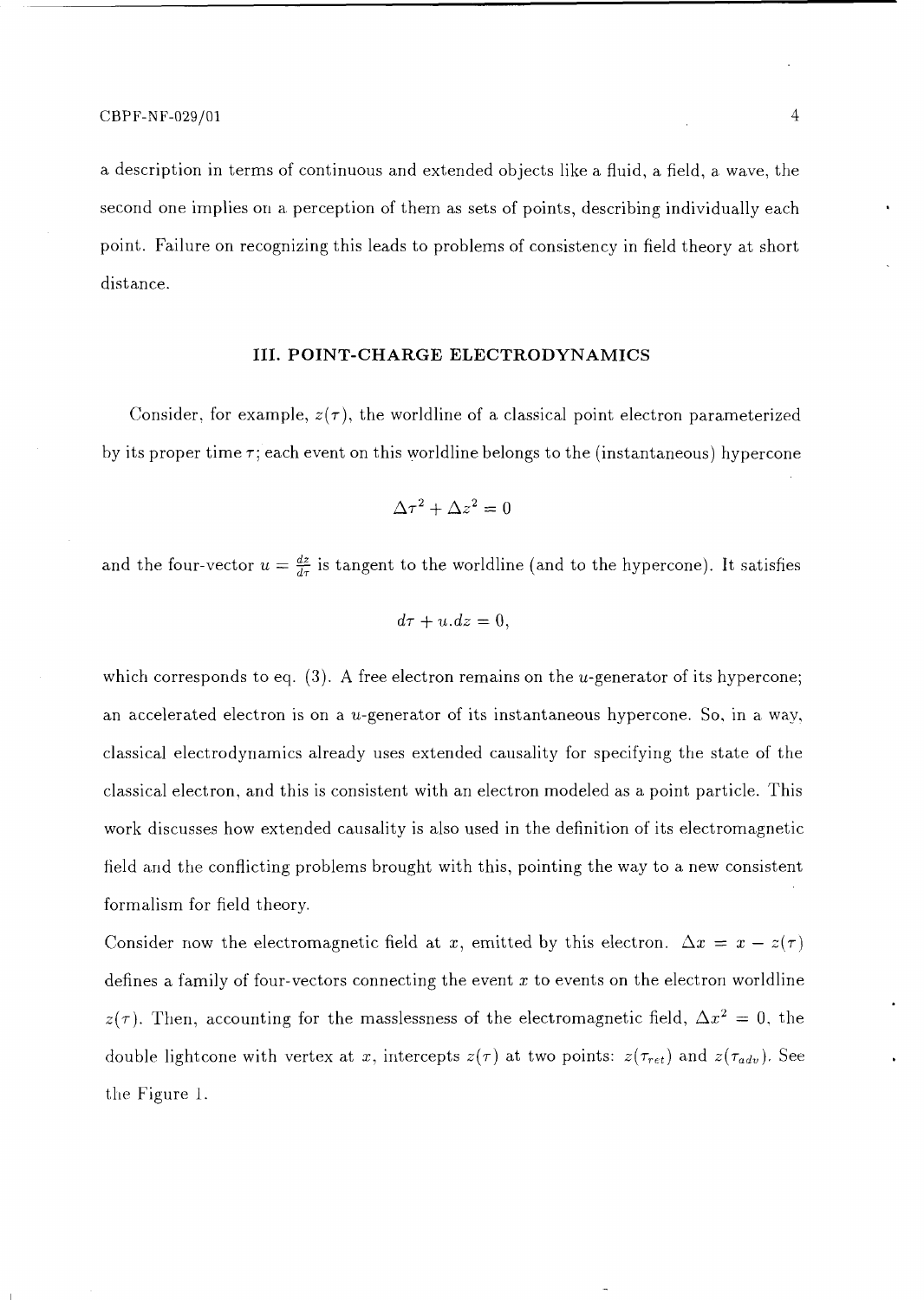

FIG. 1. The advanced and the retarded Lienard-Wiechert fields at an event x.  $\tau_{adv}$  and  $\tau_{ret}$ are the two intersections of the double hypercone  $\Delta x^2=0,$  for  $\Delta x=x-z(\tau),$  with the electron worldline  $z(\tau)$ .

The retarded field emitted by the electron at  $z(\tau_{ret})$  must remain in the  $z(\tau_{ret})$ -futurelightcone, which contains x; and according to the standard interpretation [3-5], the advanced field produced by the electron at  $z(\tau_{adv})$  must remain in the  $z(\tau_{adv})$ -past-lightcone, which also contains x. So, the electromagnetic field is defined just with local causality. There is then supposedly a clear dichotomy with respect to causality implementation in the treatment done to the electron and to its self-field [13], caused by the perception of the electron as a point particle, a discrete object, and of its field as a continuous and distributed one. Extended causality requires and implies discrete objects.

The (retarded and advanced) Lienard-Wiechert solutions of classical electrodynamics  $[3-8]$  are

$$
A^{\mu}(x) = \frac{eu^{\mu}(\tau)}{\rho}\Big|_{\tau = \tau_s}, \quad \text{for} \quad \rho \neq 0,
$$
 (5)

where  $\tau_s$  stands for either  $\tau_{ret}$  or  $\tau_{adv}$ , which are, respectively, the retarded and the advanced solution to the constraint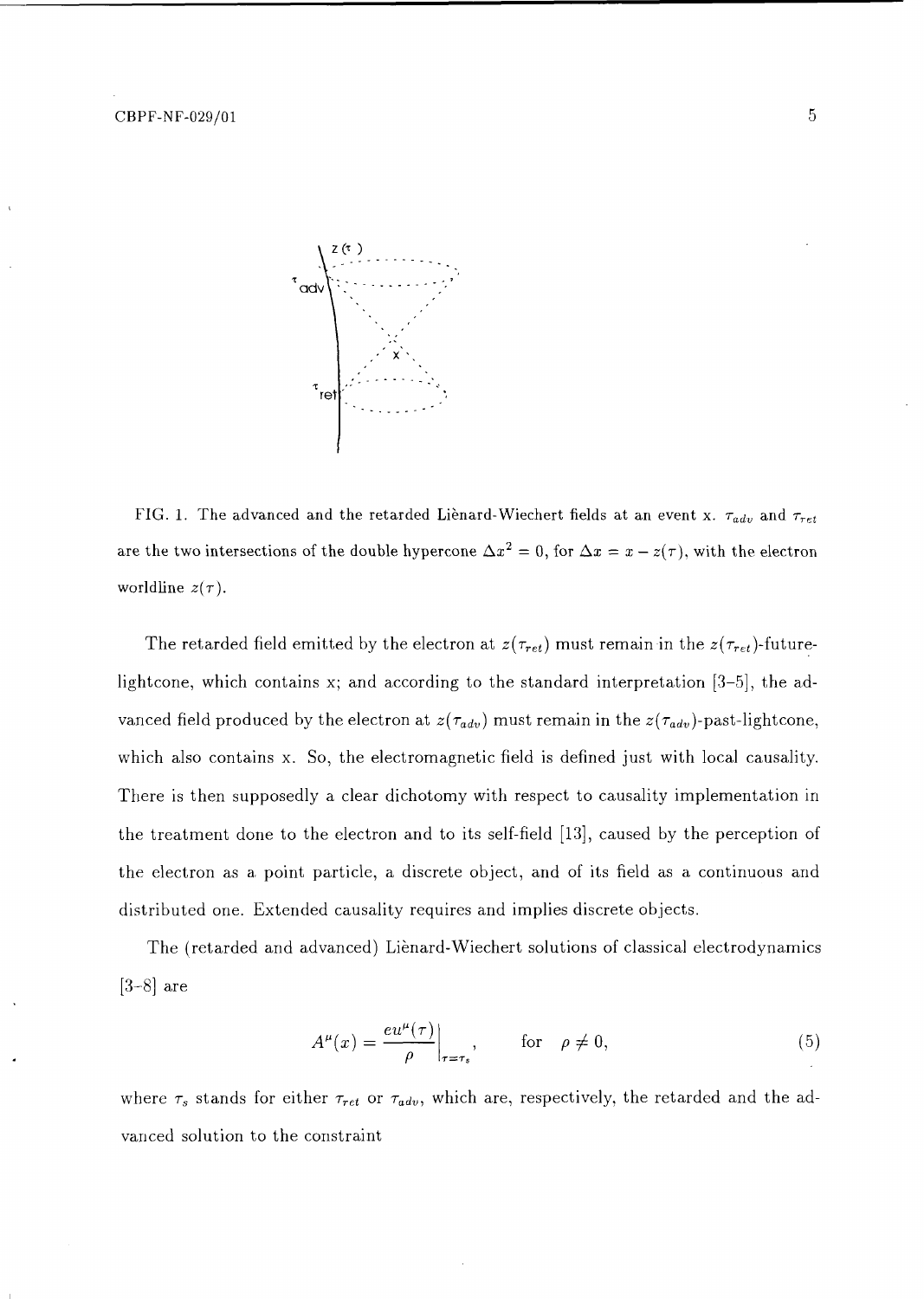CBPF-NF-029/01

$$
(x - z(\tau))^2 = 0,\t\t(6)
$$

imposed to *A(x),* and

$$
\rho := -u.\Delta x,
$$

with  $\Delta x = x - z(\tau)$ , represents  $|\Delta \vec{x}|$  of the charge rest-frame. Although  $A(x)$  is restricted just by eq. (1), having thereby support on the lightcone, for the calculation of its Maxwell field,

$$
F_{\mu\nu} := \partial_{\nu} A_{\mu} - \partial_{\mu} A_{\nu},\tag{7}
$$

on a point x it is necessary to consider  $A(x)$  on a neighbourhood of x, and so a constraint equivalent to the eq. (3) must be also considered to assure the consistency of eq. (1) in this neighbourhood. From eq. (6) one has

$$
\Delta x. d(x-z) = \Delta x.(dx - u d\tau) = 0,
$$

that allows to write

$$
d\tau + K \cdot dx = 0,\tag{8}
$$

where K defined by

$$
K^{\mu} = \frac{\Delta x^{\mu}}{-u \cdot \Delta x}\Big|_{\tau_s} = \frac{\Delta x^{\mu}}{\rho}\Big|_{\tau_s},\tag{9}
$$

is a null  $(K^2 = 0)$  four-vector, tangent to the lightcone  $\Delta x^2 = 0$ .  $K^{\mu}$  shows the local direction of propagation of the electromagnetic field emitted by the electron at  $\tau_s$ . In this context, eq. (8) is a consistency relation of eq. (2) assuring its validity for all successive pair of events  $(x, z(\tau))$ . It implies on

$$
K_{\mu} = -\frac{\partial \tau_s}{\partial x^{\mu}},\tag{10}
$$

where  $\tau_s$ , a solution of Eq. (6), is seen as a function of x. Then,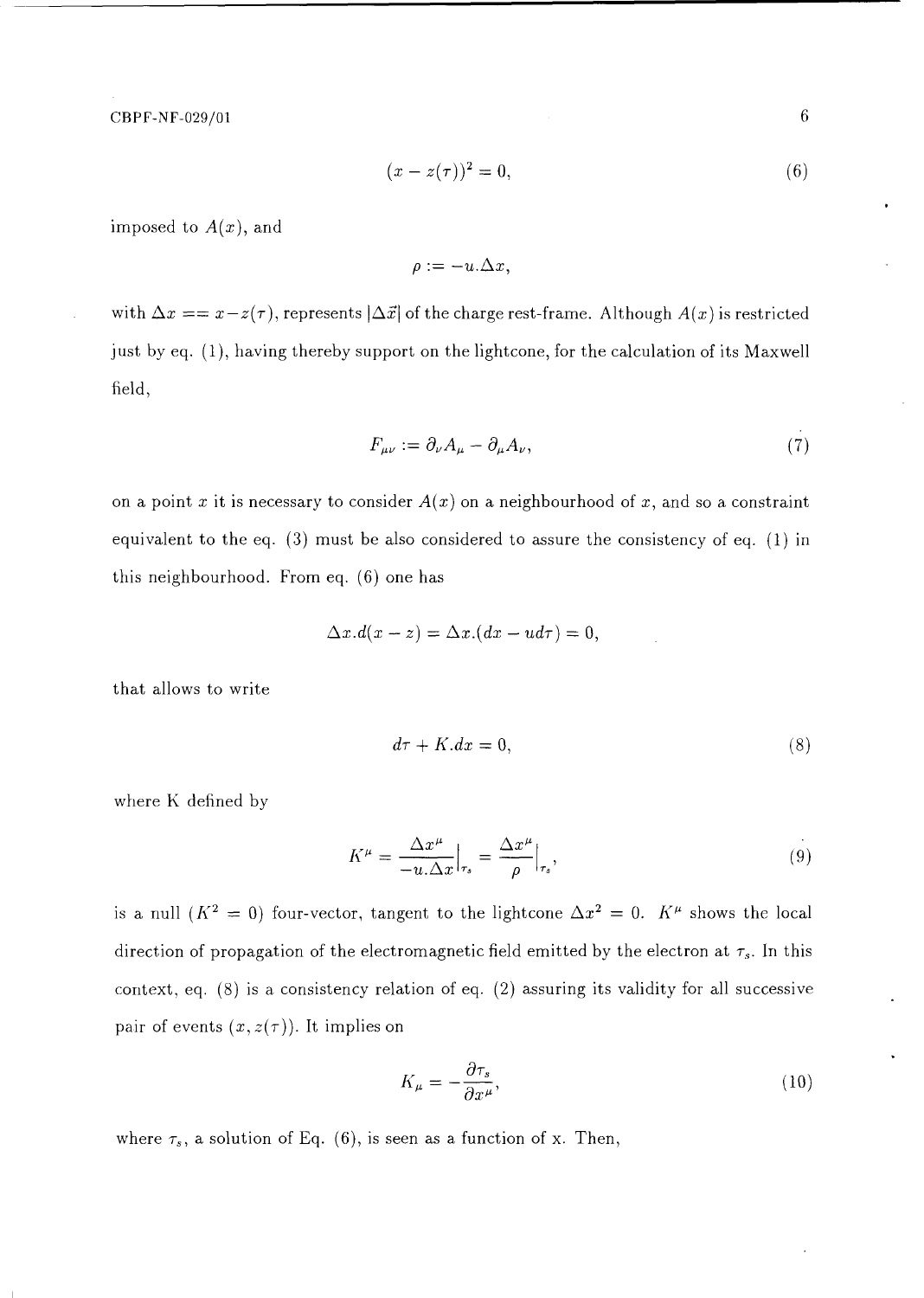$$
-\frac{1}{e}\partial_{\mu}A^{\nu}\Big|_{\tau_s} = \left\{\frac{K_{\mu}a^{\nu}}{\rho} + \frac{u^{\nu}}{\rho^2}\partial_{\mu}\rho\right\}\Big|_{\tau_s} = \frac{1}{\rho^2}\left(K_{\mu}W^{\nu} + u_{\mu}u^{\nu}\right)\Big|_{\tau_s},\tag{11}
$$

where  $a := \frac{du}{dx}$ , *dr* **'**

$$
\partial_{\mu}\rho\Big|_{\tau_{s}} = \left\{K_{\mu}\Big(1+\rho a.K\Big) - u_{\mu}\right\}\Big|_{\tau_{s}}\tag{12}
$$

and the ancillary four-vector function *W,*

$$
W^{\mu} = {\rho a^{\mu} + u^{\mu} \left( 1 + \rho a.K \right) \} \Big|_{\tau_s}, \tag{13}
$$

has been introduced just for notation simplicity. So,

$$
F^{\mu\nu} = \frac{1}{\rho^2} \left( K^{\mu} W^{\nu} - K^{\nu} W^{\mu} \right) \Big|_{\tau_s} \tag{14}
$$

Geometrically the eq. (8), like the eq. (3), defines a family of hyperplanes that, for  $d\tau = 0$ , are tangent to the lightcone (6), and parameterized by  $K_{\mu} = \eta_{\mu\nu}K^{\nu}$ . The use of both constraints (6) and (8) implies the extended causality in the *F* definition, exhibited on its explicit dependence on  $K^{\mu}$ , a four-vector tangent to a light-cone generator. But rigourously this is an inconsistent procedure as an undue mixing of local and extended causality on a same physical object. The inconsistency is on *F* being defined as the curl of  $A(x)$  which is a continuous field with support on the lightcone. If its support is reduced to the A'-generator of its lightcone, *F* would have to be regarded as a discrete object, similar, in this aspect, to its very source, the point electron. The problem, of course, is not with the definition (7) of *F* but with *A(x)* being a propagating field and, therefore, restricted by a causality constraint that necessarily requires the constraint (8) on any field derivative. In other words, there would be no problem with the definition (7) if *A(x)* where not constrained by (6) as the constraint<sup>1</sup> (8) would not be called up then.

 $\overline{7}$ 

<sup>&</sup>lt;sup>1</sup>A completely consistent formulation would require  $A(x)$  being defined with extended causality too. This would imply the consideration of fields defined with support on  $(1+1)$  sub manifolds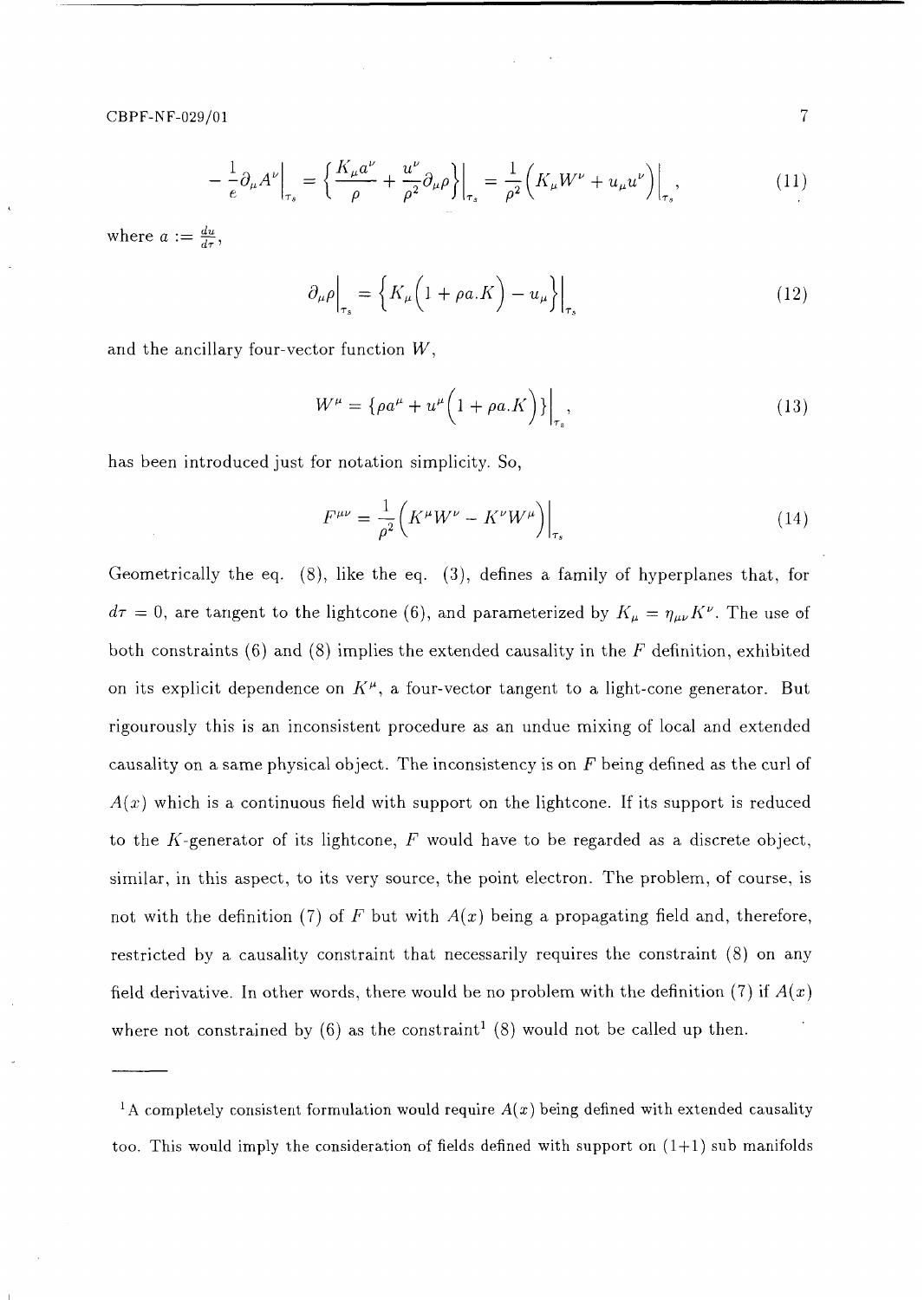In the standard literature, without knowledge of extended causality, *F* is seen as a field with support on the lightcone, i.e. a continuosly extended object with old and well-known problems with infinities and other inconsistencies. These problems just vanish after due consideration of extended causality [1].

The origin of this imbroglio is that the equation (8), as it can be formally obtained from a derivation of eq. (2), has been historically considered [2-7] as if all its effects were already described by eq. (2), included in it and not, as it is the case, a new and independent restriction to be considered at a same footing and in addition to it. An evidence of this is that eqs. (2) and (8) carry distinct physical informations that will be discussed now.

# **IV. DYNAMICS AND CAUSALITY**

Eq. (8) connects the restriction on the propagation of the charge to the restriction on the propagation of its emitted or absorbed fields. Like its parent equation (2) it is just a kinematical restriction. But in the short-distance limit, when x tends to  $z(\tau)$ , eq. (8), in contradistinction to eq. (2), is directly related to the changes in the charge state of movement due to the emission or to the absorption of electromagnetic field, that is, to the charge-field interaction process. Therefore, in this short distance limit eq. (8) also carries dynamical information, not only kinematical, as is the case of eqs. (1) and (2).

It is instructive to have a close look on the physical meaning of eqs. (6) and (8) for the case of an emitted field. Eq. (6) is a restriction on the propagation of a single object,

imbedded in the (3+1) spacetime, "discrete fields", with a complete symmetry between fields and sources, both being discrete objects. This is done in [2,14]. The goal of the present paper is of pointing the existence of two modes for causality implementation (local and extended) in field theory and their implications to the meaning and nature of the fields and their interactions.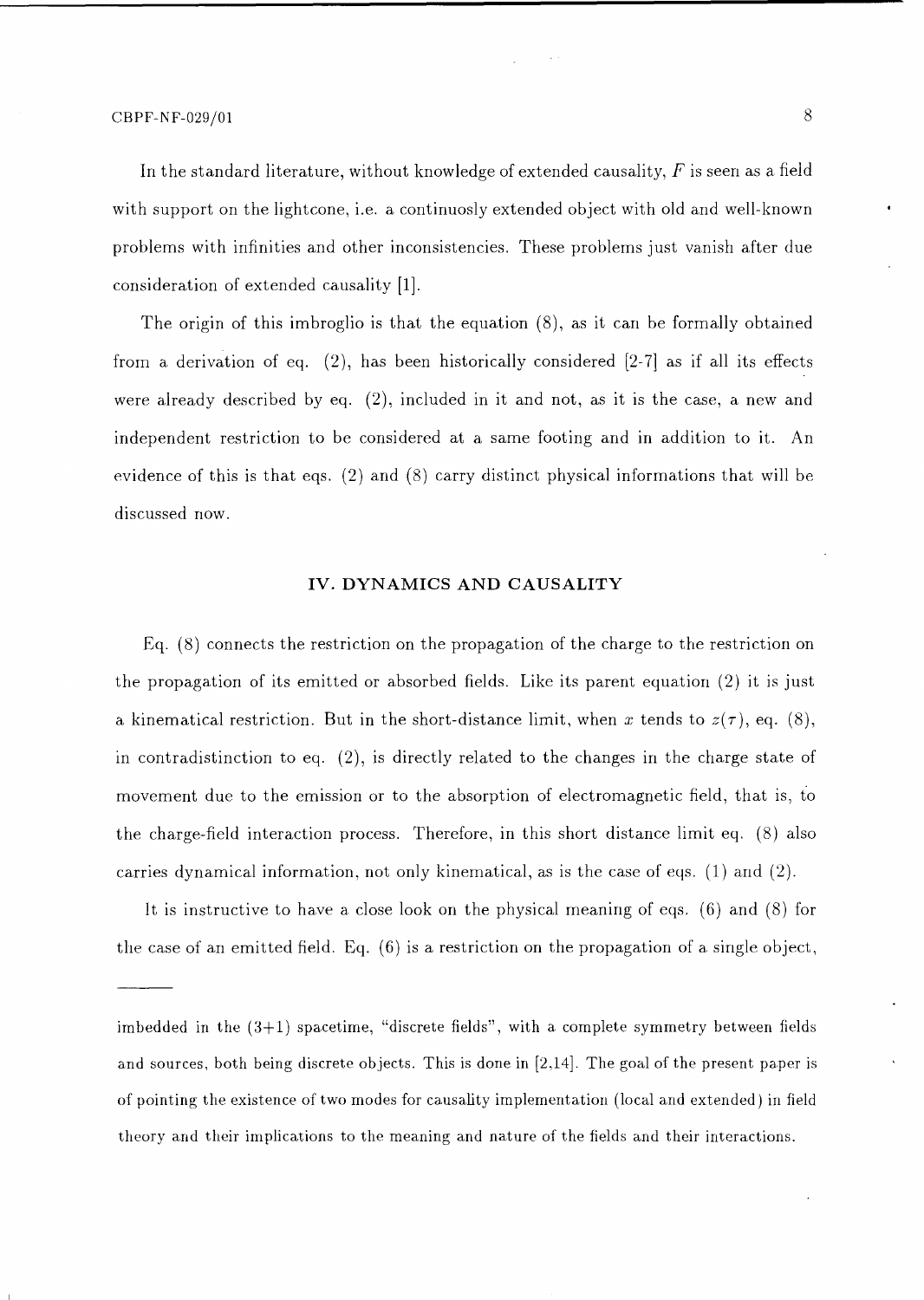the field emitted by the charge at  $z(\tau)$ , whereas the equation (8) connects restrictions on the propagation of two distinct physical objects, the electron and its field:  $d\tau$  describes a displacement of the electron on its worldline while *dx* is the four-vector separation between two other points where the electron self-field is being considered. If  $d\tau = 0$  then dx is lightlike and collinear to K, as  $K$ . $dx = 0$ . Thus,  $dx$  is related to a same electromagnetic signal at two distinct times. The electromagnetic field at  $x + dx$  can be seen as the same field at *x* that has propagated to there with the speed of light. On the other hand, if  $d\tau \neq 0$  then dx is not collinear to K and it is related to two distinct electromagnetic signals, emitted at distinct times. See the Figure 2. In this case, the field at  $x+dx$  cannot be seen as the same field at *x* that has propagated to there. It is another field emitted by the charge at another time. This apparently obvious interpretation of the constraint (8) reveals, however, deep physical implications as it perceives as being distinct objects the fields *F* in two events that are not along a same *K.* This comes from extended causality requiring a F defined with support on a  $K$ -light-cone generator and conflicting with local causality in the definition of *A(x).*



FIG. 2. The field at the point Q may be considered as the same field at *x* that has propagated to Q, because *dxQ* is collinear to K. The fields at events *x* and S are two distinct signals emitted by the charge at two distinct times  $\tau_{ret}$  and  $\tau_{ret} + d\tau$  as  $dx$  is not collinear to K.

But a, *F* defined with support on a lightcone generator produces strong and exper-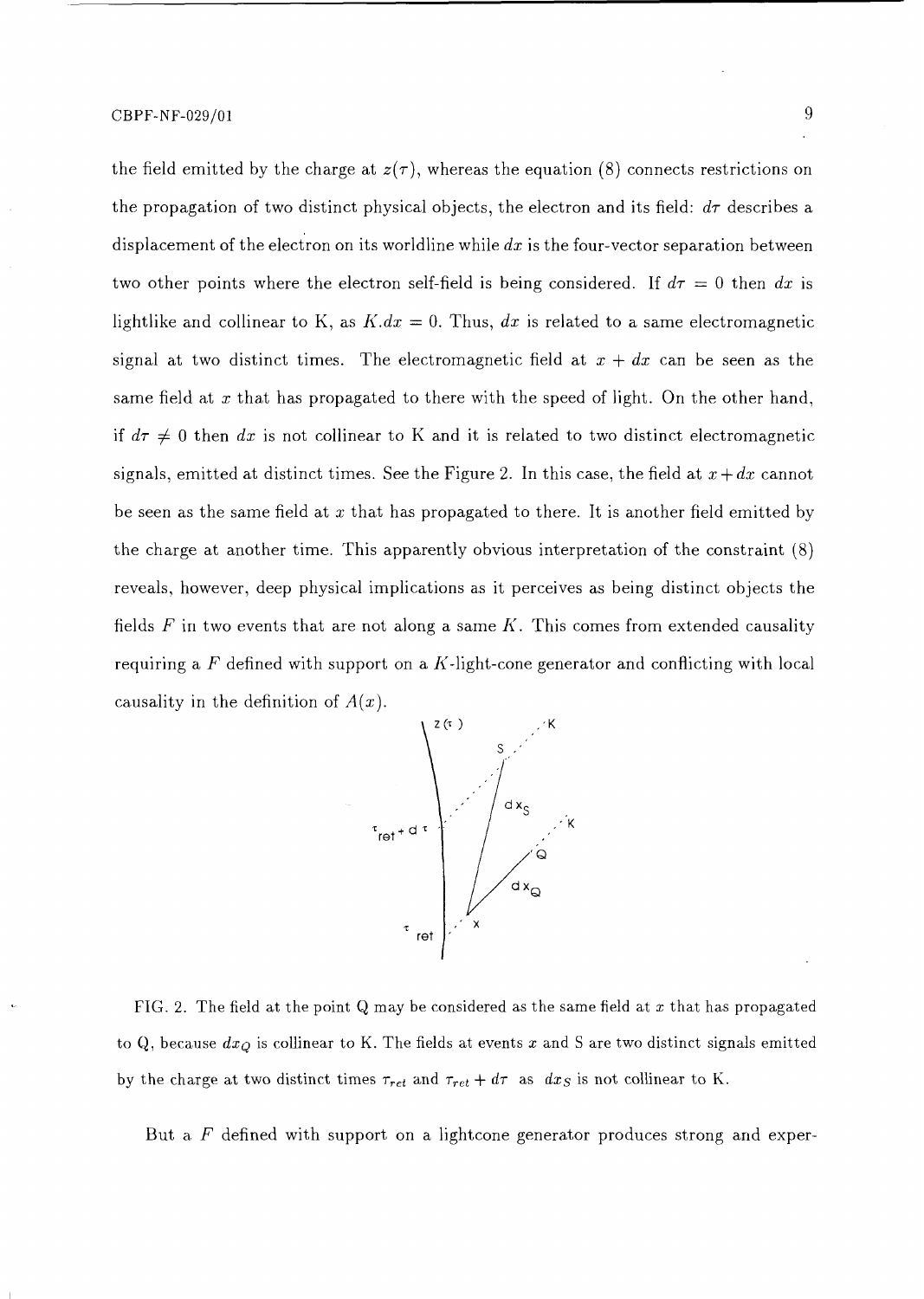## $CBPF-NF-029/01$  10

imentally observable consequences. During the free propagation of an electromagnetic radiation, the four-vector *K* of its light-cone-generator support must be constant. So, the eq. (8) implies on

$$
1 + K \cdot u = 0 \tag{15}
$$

and then

$$
K.a = 0.\t(16)
$$

The first one may be seen as a covariant normalization of *K,* that in the charge instantaneous rest frame must satisfy

$$
K^0\Big|_{\vec{u}=0} = |\vec{K}| \Big|_{\vec{u}=0} = 1.
$$

The second one is a dynamical constraint between the direction *K* along which the signal is emitted (absorbed) and the instantaneous change in the charge state of motion at the retarded (advanced) time. It implies on

$$
a_0 = \frac{\vec{a}.\vec{K}}{K_0},\tag{17}
$$

whereas  $a.u \equiv 0$  leads to

$$
a_0 = \frac{\vec{a}.\vec{u}}{u_0},
$$

and so, in the charge instantaneous rest frame at the limiting emission (absorption) time  $\vec{a}$  and  $\vec{K}$  are orthogonal vectors,

$$
\vec{a}.\vec{K}\Big|_{\vec{a}=0} = 0.\tag{18}
$$

This is an observable consequence of extended causality. For the electromagnetic field this is an old well known and experimentally confirmed fact [9,11,12]. Its experimental confirmation is a direct validation of extended causality and of its implications, as discussed in the Section X of [14]. The constraint (16) that takes, in the standard formalism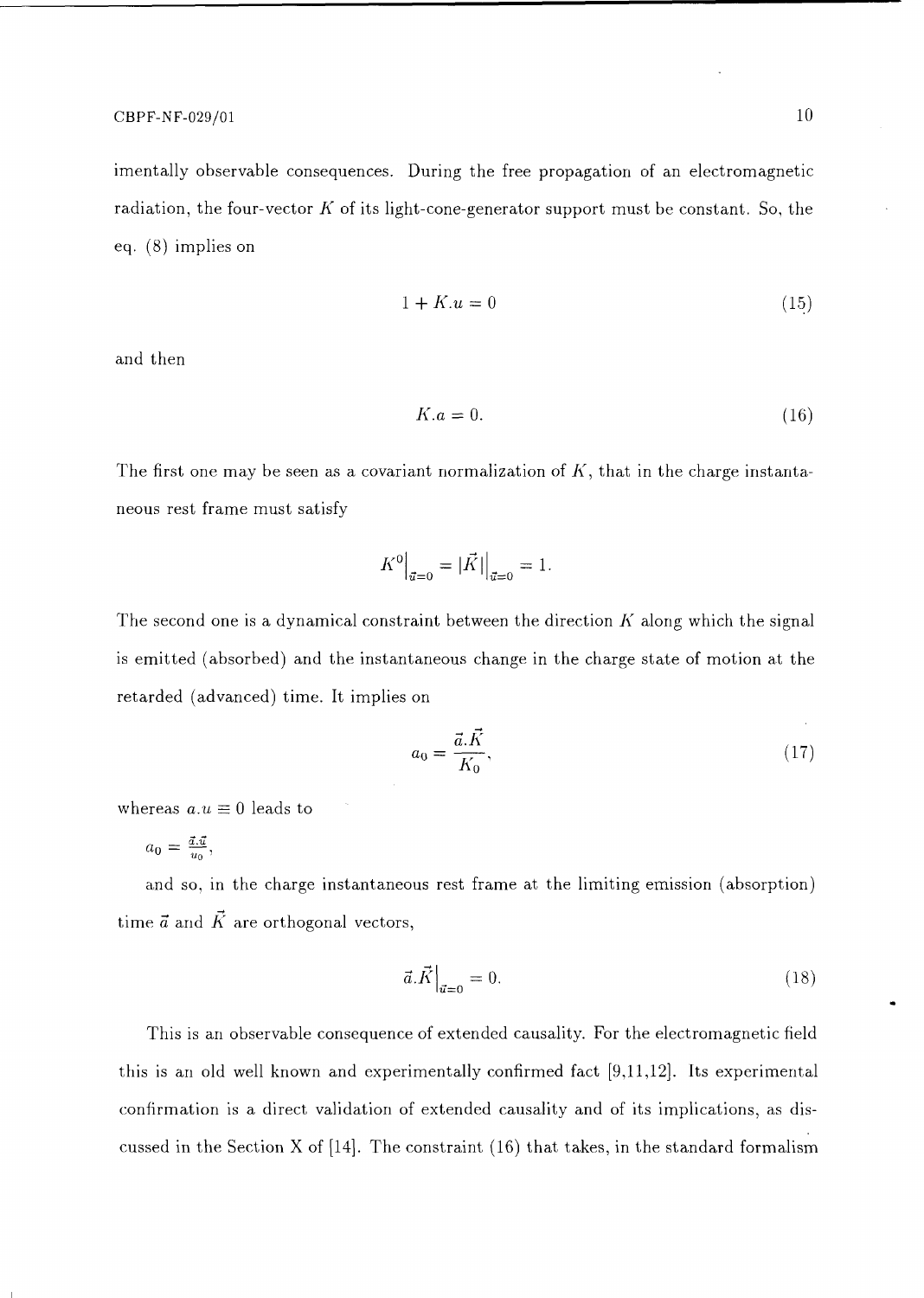of continuous fields, the whole apparatus of Maxwell's theory to be demonstrated [11] can been obtained on very generic grounds of causality [2] without reference to any specific interaction. This makes of it a universal relation, supposedly valid for all kinds of fields and sources. This same behaviour, expressed in eq. (18), is then expected to hold for all fundamental (strong, weak, electromagnetic and gravitational) interactions.

The relevance of eq. (16) is on its focus on the charge-field interaction process. It is strongly dependent on *K* being taken as a constant during the field propagation. A non-constant *K* would imply on a continuing interaction and this would change the above results.

$$
\partial_{\mu} K_{\nu} = \frac{1}{\rho} (\eta_{\mu\nu} + K_{\mu} u_{\nu} + K_{\nu} u_{\mu} - K_{\mu} K_{\nu}) - K_{\mu} K_{\nu} a. K = \partial_{\nu} K_{\mu} := K_{\mu\nu}, \tag{19}
$$

from eqs. (9) and (12). Then the hypothesis of a non-constant *K* would not affect eq. (15) because

$$
K_{\mu\nu}\Delta x^{\nu} = \rho K_{\mu\nu}K^{\nu} = K_{\mu}(1 + K.u) \equiv 0,
$$
\n(20)

but eq. (16) would be replaced by just an identity as

$$
\nabla_{\mu}(1 + K_{\nu}u^{\nu}) = K_{\mu\nu}u^{\nu} - K_{\mu}K_{\nu}a^{\nu} = K_{\mu}(1 + K.u) \equiv 0.
$$
 (21)

So, it is clear that the validity of eq. (16) rests on a free propagation of the field right after its emission (or, symmetrically, right before its absorption) which indicates no selfinteraction, a definitive detachment of the field from its source. Self interaction for the emited field would also imply, by symmetry, causality violation for the absorbed field as it would be interacting with the charge even before reaching it.

# **V. THE DOUBLE LIMIT**  $X \to Z(\tau)$

The above conclusions can be made more evident considering the fate of both eqs. (2) and (8) in the limit when the event x approaches the event  $z(\tau_s)$  and its implications to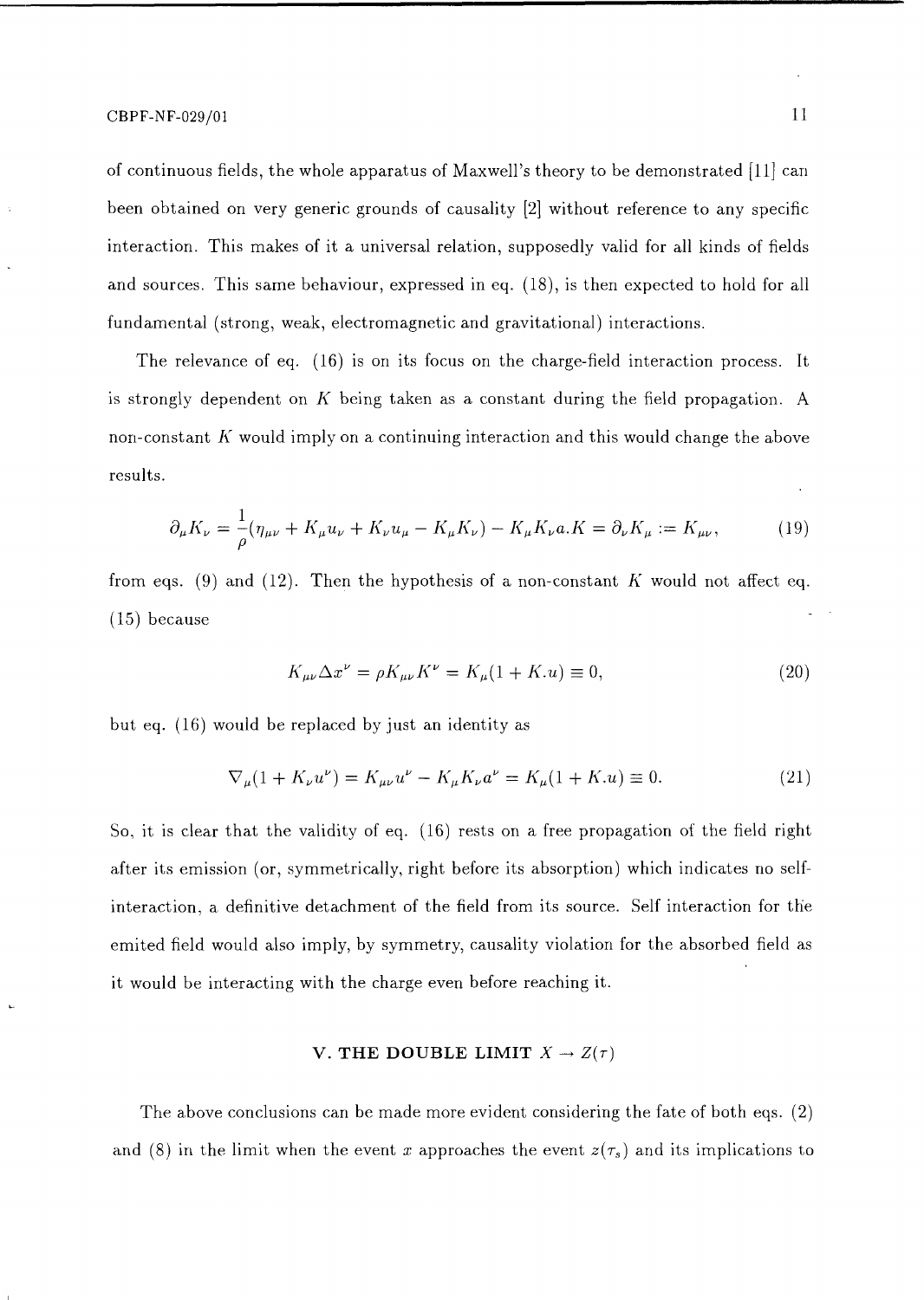the field energy-tensor<sup>2</sup>. Nothing obviously happens to the first one;  $\Delta x$  just goes to zero. To the second one the restriction connecting  $d\tau$  to  $dx$  becomes indeterminated because K is not defined in this limit:

$$
\lim_{x \to z(\tau_s)} K = \lim_{x \to z(\tau_s)} \frac{\Delta x}{-u \cdot \Delta x} = \frac{0}{0}?
$$
\n(22)

For a lightlike signal, eqs. (2) and (8) together require that the pair of events x and  $z(\tau)$ belongs to a same lightcone generator, so that eq. (22) can be written as

$$
\lim_{x \to z(\tau_s)} K \Big|_{\substack{\Delta x^2 = 0 \\ d\tau + K, dx = 0}} = \frac{0}{0} ? \tag{23}
$$

This notation intends to denote that x approaches  $z(\tau_s)$  through a K-light-cone generator, i.e. by the straight line intersection of the hypercone  $(\Delta x^2=0)$  and its tangent hyperplane  $(d\tau + K.dx = 0)$ , eliminating any ambiguity in the definition of the limit in eq. (22). Now one can apply the L'Hôpital's rule for evaluating K on the neighbouring events of  $z(\tau_s)$ along the electron worldline, i.e., at either  $\tau_s + d\tau$  or  $\tau_s - d\tau$ . This corresponds to replacing the above simple limit of  $x \to z(\tau_s)$  by a double and simultaneous limit of  $x \to z(\tau)$ along the K-lightcone generator while  $z(\tau) \to z(\tau_s)$  along the electron worldline. This simultaneous double limit is pictorially best described by the sequence of points S, Q,...,P in the Figure 3; each point in this sequence belongs to a K-generator of a lightcone with vertex at the electron worldline  $z(\tau)$ .

 $2$ This is discussed in [1] but for completeness, considering its relevance here, its main steps and some further considerations are aligned.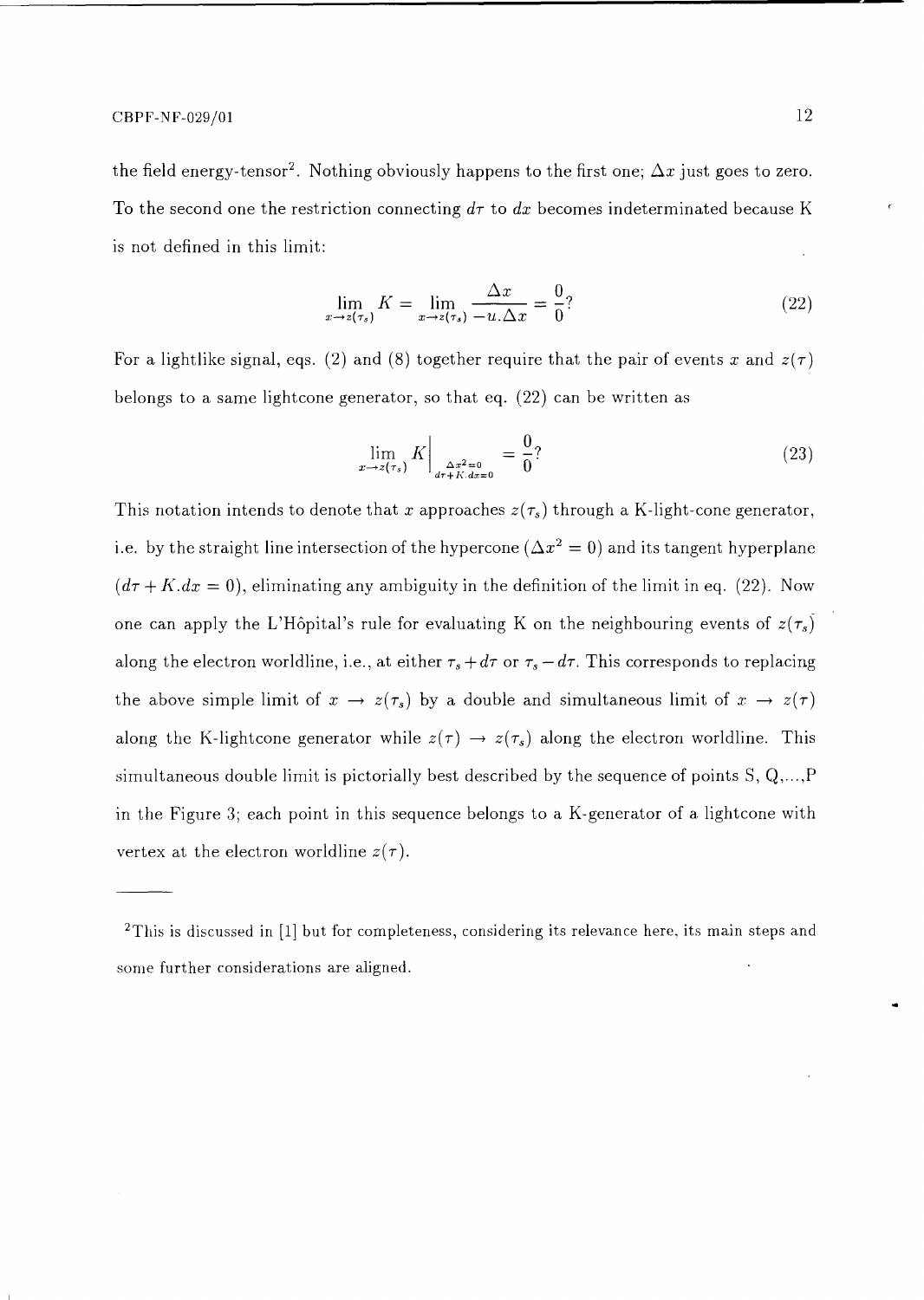

FIG. 3. The double limit  $x \to z(\tau_{ret})$  along the SQ...P line consists of  $x \to z(\tau)$  along the light-cone generator K while  $\tau \rightarrow \tau_{ret}$  on the electron worldline.

Then, from eq. (22),

$$
\lim_{\substack{x \to z(\tau) \\ \tau \to \tau_s}} K\Big|_{\substack{\Delta x^2 = 0 \\ d\tau + K, dx = 0}} = \lim_{\substack{x \to z(\tau) \\ \tau \to \tau_s}} \frac{\Delta x}{-a \cdot \Delta x + u \cdot \Delta x}\Big|_{\substack{\Delta x^2 = 0 \\ d\tau + K, dx = 0}} = \lim_{\substack{x \to z(\tau) \\ \tau \to \tau_s}} \frac{-u}{u \cdot u}\Big|_{\substack{\Delta x^2 = 0 \\ d\tau + K, dx = 0}} = u,
$$
\n(24)

as  $\dot{\Delta}x := \frac{d\Delta x}{d\tau} = -u$  and  $u^2 = -1$ . So  $K\vert_{x=z(\tau_s)}$  is indefinite but  $K\vert_{x=z(\tau_s \pm d\tau)} = u$ .

The lightlike four-vector K is replaced by the timelike four-vector u in the above defined (double) limit of  $\Delta x \rightarrow 0$ . This result changes the usual vision of field theory in this limit.

The electron self-field energy tensor,  $4\pi\Theta = F.F - \frac{\eta}{4}F^2$ , after eq. (11) becomes,

$$
-4\pi \rho^4 \Theta = (KW + WK) + KKW^2 + WWK^2 + \frac{\eta}{2}(1 - K^2W^2), \tag{25}
$$

as  $K.u = -1$  from eq. (9) and  $K.W = -1$ . The eq. (25), like eqs. (5) and (14), are all constrained by eq. (2), i.e. by  $\tau = \tau_s$ , and they are valid only for  $\rho \neq 0$ , region where  $K^2 = 0$ . So, instead of eq. (25) one may write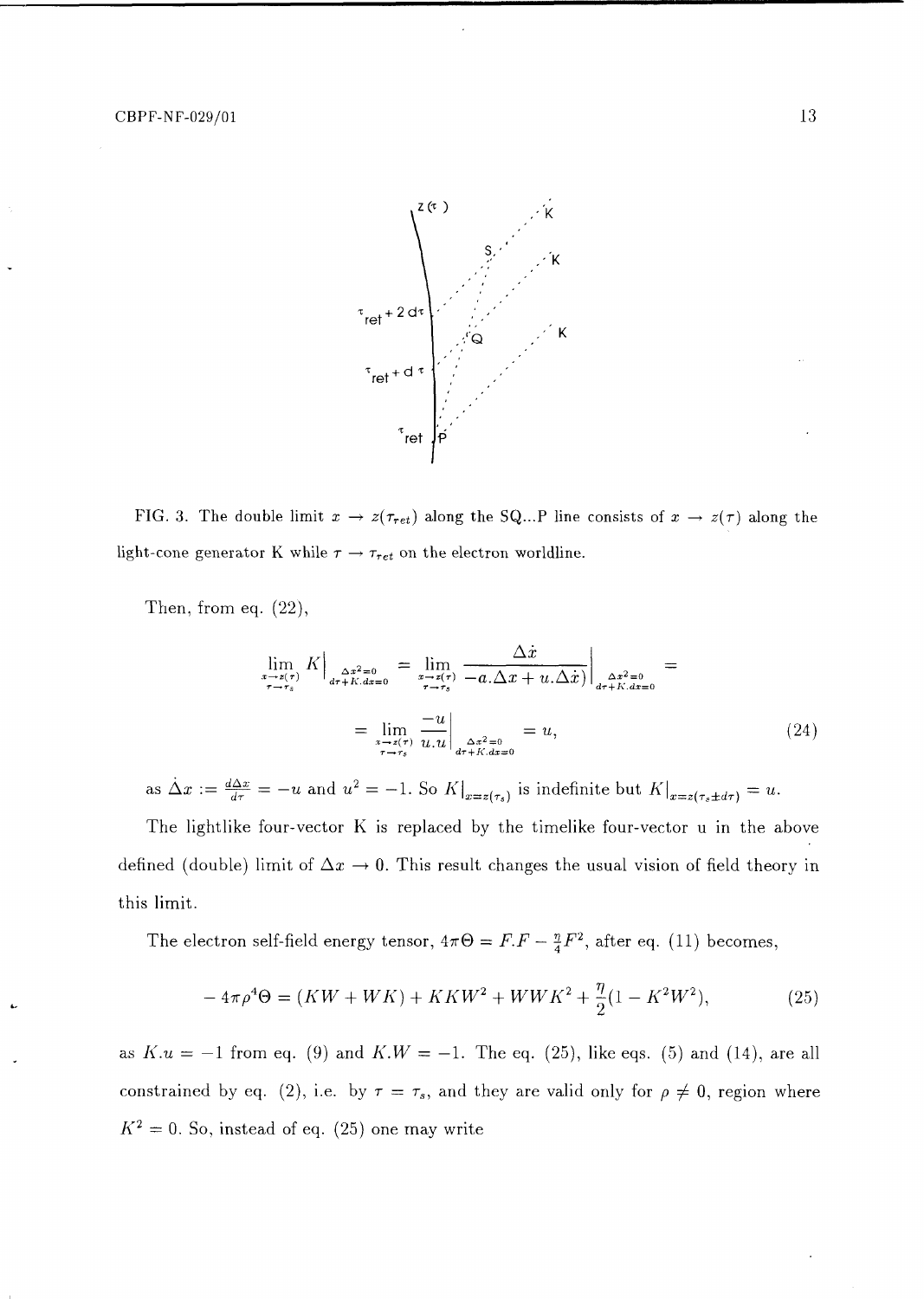$CBPF-NF-029/01$  14

$$
-4\pi \rho^4 \Theta \Big|_{K^2=0} = (KW + WK) + KKW^2 + \frac{\eta}{2}, \qquad \text{for} \quad \rho > 0, \ \tau = \tau_s, \tag{26}
$$

which corresponds to the usual expressions that one finds, for example in [2-7]. They are equivalent, as long as  $\rho > 0$ . The four-vector momentum associated to the electron self-field is defined by the flux of its  $\Theta$  through a hypersurface  $\sigma$  of normal n:

$$
P = -\int d^3 \sigma n.\Theta \Big|_{K^2 = 0},\tag{27}
$$

but  $\Theta$  contains a factor  $\frac{1}{(\rho)^4}$  and this makes P highly singular at  $\rho = 0$ , that is at  $x = z(\tau_s)$ . This is the old well-known self-energy problem of classical electrodynamics which heralds [10] similar problems in its quantum version. This divergence at  $\rho = 0$  is also the origin of nagging problems on finding a classical equation of motion for the electron [2-7]. But it is clear now, after equation (24), that the standard practice of replacing everywhere  $\Theta$ by  $\Theta$  is not justified and, more than that, it is the cause of the above divergence *K 2 =0* problem and the related misconceptions in classical electrodynamics. One must use eq. (25), the complete expression of  $\Theta$ , in eq. (27) and repeat for it the same double limit done in eq. (24). The long but complete and explicit calculation is done in [1]; its results and conclusions are summarised here:

 $\left|P\right|$  is undefined but  $\overline{x} = z(\tau_s)$ 

$$
P\Big|_{x=z(\tau_s-)} = P\Big|_{x=z(\tau_s+)} = 0.
$$
\n(28)

There is no infinity at  $\rho = 0!$  This infinity disappears only when the double limiting process is taken because the lightcone generator *K* must then be recognized as the actual support of the Maxwell field *F.* The message here is that the infinities and other inconsistencies of classical electrodynamics are not to be blamed on the point electron but on the lightcone support of the field in the eq. (5). Extended causality cannot just be ignored:

#### **VI. CONCLUSIONS**

We can summarize it all with the following implications to the charge-field dynamics: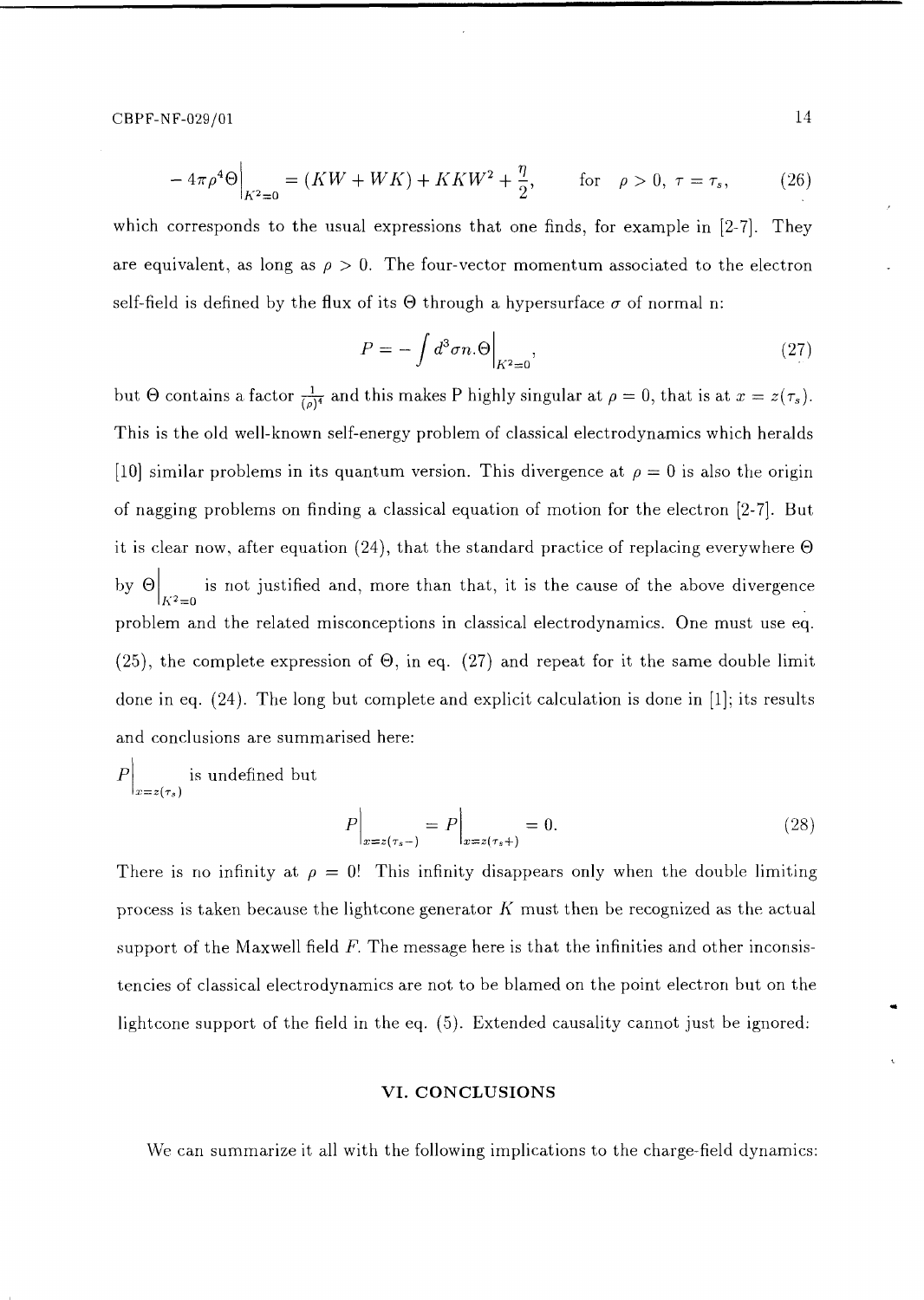- 1. No self interaction; once emitted the field no longer interacts with the charge;
- 2. The emission process is discrete;
- 3. The emission event is an isolated singularity on the charge worldline; singular in the sense of discontinuity on its first derivative.

Equation (28) confirms that  $z(\tau_s)$  is an isolated singularity. This is in direct contradiction to the standard view of a continuous field, emitted or absorbed by the charge in a continuous way. According to eq. (28) there is no charge self field at  $z(\tau_s \pm d\tau)$ , but only sharply at  $z(\tau_s)$ . This is puzzling! It is saying that the Gauss' law, in the zero distance limit,  $\lim_{S\to 0} \int_S d\sigma \vec{E} \cdot \vec{n} = 4\pi e$ , is meaningful only at  $z(\tau_s)$  and not at  $z(\tau_{ret \pm d\tau})$  because  $\vec{E}(\tau_s) \neq 0$  but  $\vec{E}(\tau_{ret \pm d\tau}) = 0$ .

It implies, in other words, that the electromagnetic interactions are discrete and localized in time and in space. In terms of a discrete field interaction along a lightcone generator, as the one represented<sup>3</sup> in the Figure 4, one can understand the physical meaning of eqs. (23), (24) and (28). The continuous Maxwell fields are just effective average descriptions of an actually discrete interaction field. The field discreteness (or the existence of photons) is masqueraded by this averaged field and it takes the zero distance limit to be revealed from the Maxwell field. It may sound unbelievable or even suspicious that these conclusions have been derived exclusively from the supposedly exhaustively known classical electrodynamics but nothing has been added to or modified in the old Maxwell's theory, except a new interpretation of old results. They come from the recognition of the existence of two mutually excludent causality-implementation modes in the Maxwell's formalism. This could have been taken, if it were known at the beginning of the last

 $^3\rm{For\ simplicity,\ the\ cause}$  (the absorption of a photon, for example) of the sudden change in the electron state of movement is not shown, only its consequence (the emission of a photon)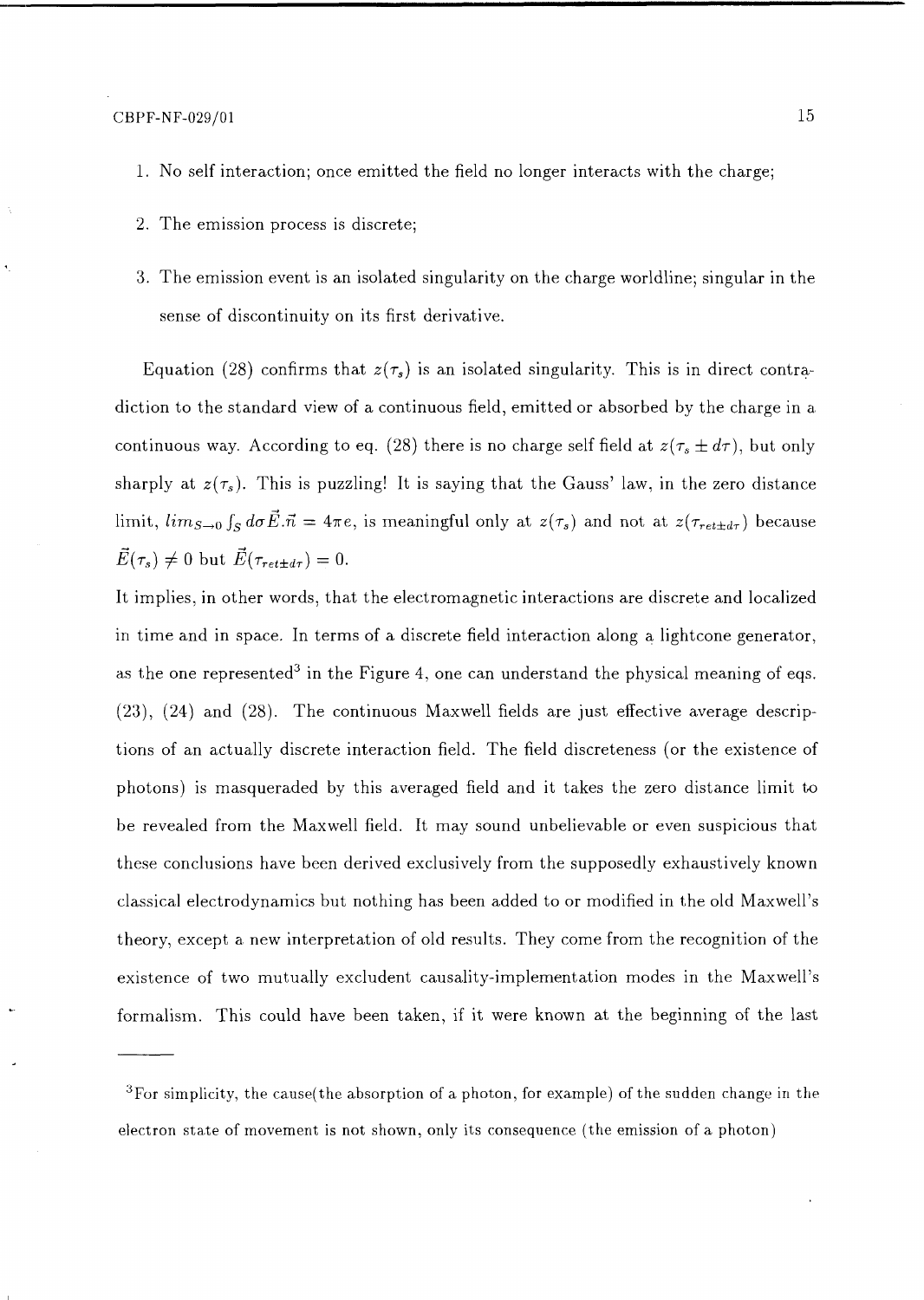century, as a first indication of the quantum, or of the discrete nature of the electromagnetic interaction. All these are consequences of the dynamical constraints hidden on the restrictions (2) and (8).

The initial goal of discussing the implicit existence of two distinct modes of implementing causality in field theory and of pointing that the old consistency problems are created by non-recognizing them has been fulfilled. A completely consistent field formalism must be expressed in term of fields defined ab initio with extended causality. How this can be accomplished, its consequences and how it is related to the standard formalism based on local causality only is done in [2].



FIG. 4. A discrete interaction along a lightcone generator *K.* There is no electron self-field immediately before or after  $\tau_{ret}$ . It is an isolated singularity.  $\tau_{ret}$  is a singular point on the electron worldline only because its tangent is not defined there; there is no infinity.

- [1] M. M. de Souza, "Classical Electrodynamics and the Quantum Nature of Light". J. of Phys A: Math. Gen. 30 (1997)6565-6585. hep-th/9610028
- [2] M. M. de Souza, *Conformally symmetric massive discrete fields.* Hep-th/0006237. Submited to publication.